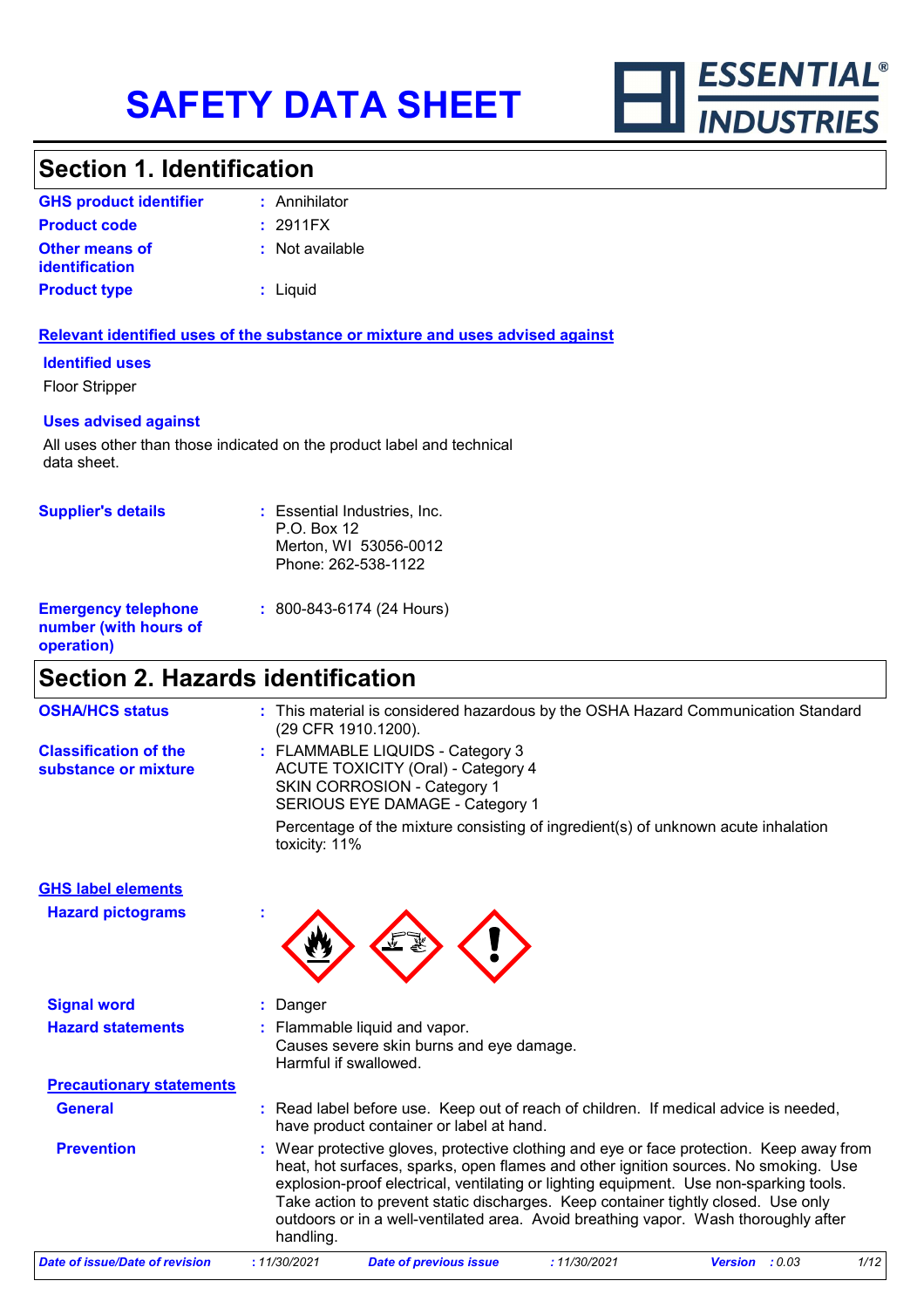## **Section 2. Hazards identification**

| <b>Response</b>                            | : IF INHALED: Remove person to fresh air and keep comfortable for breathing. Call a<br>POISON CENTER or doctor if you feel unwell. IF SWALLOWED: Rinse mouth. Do<br>NOT induce vomiting. Immediately call a POISON CENTER or doctor. IF ON SKIN (or                                                                                                         |
|--------------------------------------------|-------------------------------------------------------------------------------------------------------------------------------------------------------------------------------------------------------------------------------------------------------------------------------------------------------------------------------------------------------------|
|                                            | hair): Take off immediately all contaminated clothing. Rinse skin with water.<br>Immediately call a POISON CENTER or doctor. Wash contaminated clothing before<br>reuse. IF IN EYES: Rinse cautiously with water for several minutes. Remove contact<br>lenses, if present and easy to do. Continue rinsing. Immediately call a POISON<br>CENTER or doctor. |
| <b>Storage</b>                             | : Store locked up. Store in a well-ventilated place. Keep cool.                                                                                                                                                                                                                                                                                             |
| <b>Disposal</b>                            | : Dispose of contents and container in accordance with all local, regional, national and<br>international regulations.                                                                                                                                                                                                                                      |
| <b>Hazards not otherwise</b><br>classified | $:$ None known.                                                                                                                                                                                                                                                                                                                                             |

# **Section 3. Composition/information on ingredients**

**Substance/mixture :**

Mixture

| <b>Ingredient name</b> | %               | <b>CAS number</b> |
|------------------------|-----------------|-------------------|
| 2-butoxyethanol        | $\geq$ 25 - <50 | 111-76-2          |
| 2-aminoethanol         | $\leq 13$       | 141-43-5          |
| Isopropyl alcohol      | 9≥ا             | 67-63-0           |

Any concentration shown as a range is to protect confidentiality or is due to batch variation.

**There are no additional ingredients present which, within the current knowledge of the supplier and in the concentrations applicable, are classified as hazardous to health or the environment and hence require reporting in this section.**

**Occupational exposure limits, if available, are listed in Section 8.**

### **Section 4. First aid measures**

| <b>Description of necessary first aid measures</b> |                                                                                                                                                                                                                                                                                                                                                                                                                                                                                                                                                                                                                                                                                                                                                                                                                                                                                                              |
|----------------------------------------------------|--------------------------------------------------------------------------------------------------------------------------------------------------------------------------------------------------------------------------------------------------------------------------------------------------------------------------------------------------------------------------------------------------------------------------------------------------------------------------------------------------------------------------------------------------------------------------------------------------------------------------------------------------------------------------------------------------------------------------------------------------------------------------------------------------------------------------------------------------------------------------------------------------------------|
| <b>Eye contact</b>                                 | : Get medical attention immediately. Call a poison center or physician. Immediately flush<br>eyes with plenty of water, occasionally lifting the upper and lower eyelids. Check for and<br>remove any contact lenses. Continue to rinse for at least 10 minutes. Chemical burns<br>must be treated promptly by a physician.                                                                                                                                                                                                                                                                                                                                                                                                                                                                                                                                                                                  |
| <b>Inhalation</b>                                  | : Get medical attention immediately. Call a poison center or physician. Remove victim to<br>fresh air and keep at rest in a position comfortable for breathing. If it is suspected that<br>fumes are still present, the rescuer should wear an appropriate mask or self-contained<br>breathing apparatus. If not breathing, if breathing is irregular or if respiratory arrest<br>occurs, provide artificial respiration or oxygen by trained personnel. It may be<br>dangerous to the person providing aid to give mouth-to-mouth resuscitation. If<br>unconscious, place in recovery position and get medical attention immediately. Maintain<br>an open airway. Loosen tight clothing such as a collar, tie, belt or waistband. In case of<br>inhalation of decomposition products in a fire, symptoms may be delayed. The exposed<br>person may need to be kept under medical surveillance for 48 hours. |
| <b>Skin contact</b>                                | : Get medical attention immediately. Call a poison center or physician. Flush<br>contaminated skin with plenty of water. Remove contaminated clothing and shoes.<br>Wash contaminated clothing thoroughly with water before removing it, or wear gloves.<br>Continue to rinse for at least 10 minutes. Chemical burns must be treated promptly by a<br>physician. Wash clothing before reuse. Clean shoes thoroughly before reuse.                                                                                                                                                                                                                                                                                                                                                                                                                                                                           |
| <b>Ingestion</b>                                   | : Get medical attention immediately. Call a poison center or physician. Wash out mouth<br>with water. Remove dentures if any. Remove victim to fresh air and keep at rest in a<br>position comfortable for breathing. If material has been swallowed and the exposed<br>person is conscious, give small quantities of water to drink. Stop if the exposed person<br>feels sick as vomiting may be dangerous. Do not induce vomiting unless directed to do<br>so by medical personnel. If vomiting occurs, the head should be kept low so that vomit<br>does not enter the lungs. Chemical burns must be treated promptly by a physician.<br>Never give anything by mouth to an unconscious person. If unconscious, place in<br>recovery position and get medical attention immediately. Maintain an open airway.                                                                                             |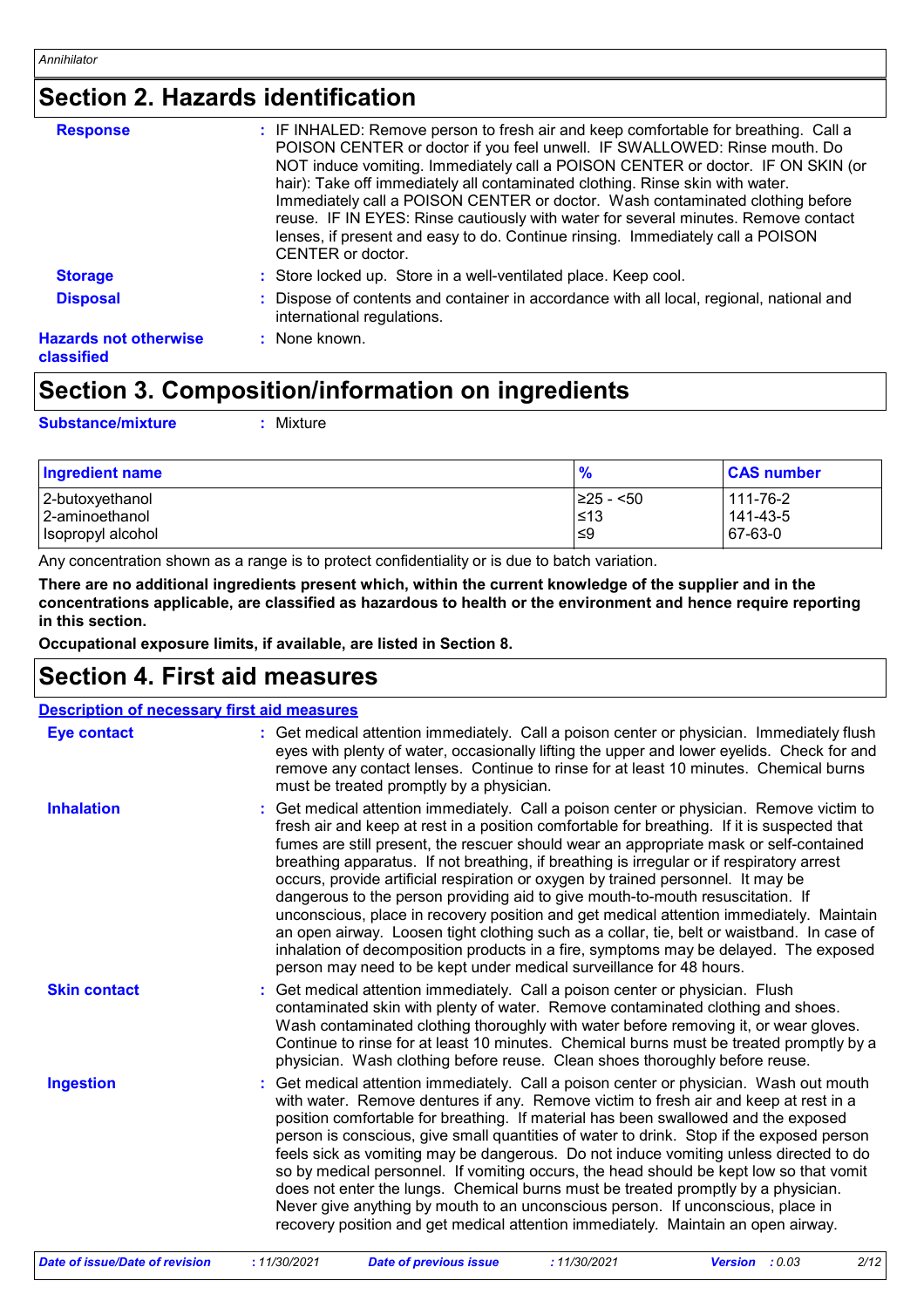### **Section 4. First aid measures**

Loosen tight clothing such as a collar, tie, belt or waistband.

| <b>Most important symptoms/effects, acute and delayed</b> |                                                                                                                                                                                                                                                                                                                                                                                                                 |
|-----------------------------------------------------------|-----------------------------------------------------------------------------------------------------------------------------------------------------------------------------------------------------------------------------------------------------------------------------------------------------------------------------------------------------------------------------------------------------------------|
| <b>Potential acute health effects</b>                     |                                                                                                                                                                                                                                                                                                                                                                                                                 |
| <b>Eye contact</b>                                        | : Causes serious eye damage.                                                                                                                                                                                                                                                                                                                                                                                    |
| <b>Inhalation</b>                                         | : May give off gas, vapor or dust that is very irritating or corrosive to the respiratory<br>system. Exposure to decomposition products may cause a health hazard. Serious<br>effects may be delayed following exposure.                                                                                                                                                                                        |
| <b>Skin contact</b>                                       | : Causes severe burns.                                                                                                                                                                                                                                                                                                                                                                                          |
| <b>Ingestion</b>                                          | : Harmful if swallowed. May cause burns to mouth, throat and stomach.                                                                                                                                                                                                                                                                                                                                           |
| <b>Over-exposure signs/symptoms</b>                       |                                                                                                                                                                                                                                                                                                                                                                                                                 |
| <b>Eye contact</b>                                        | : Adverse symptoms may include the following:<br>pain<br>watering<br>redness                                                                                                                                                                                                                                                                                                                                    |
| <b>Inhalation</b>                                         | : No specific data.                                                                                                                                                                                                                                                                                                                                                                                             |
| <b>Skin contact</b>                                       | : Adverse symptoms may include the following:<br>pain or irritation<br>redness<br>blistering may occur                                                                                                                                                                                                                                                                                                          |
| <b>Ingestion</b>                                          | : Adverse symptoms may include the following:<br>stomach pains                                                                                                                                                                                                                                                                                                                                                  |
|                                                           | Indication of immediate medical attention and special treatment needed, if necessary                                                                                                                                                                                                                                                                                                                            |
| <b>Notes to physician</b>                                 | : In case of inhalation of decomposition products in a fire, symptoms may be delayed.<br>The exposed person may need to be kept under medical surveillance for 48 hours.                                                                                                                                                                                                                                        |
| <b>Specific treatments</b>                                | : No specific treatment.                                                                                                                                                                                                                                                                                                                                                                                        |
| <b>Protection of first-aiders</b>                         | : No action shall be taken involving any personal risk or without suitable training. If it is<br>suspected that fumes are still present, the rescuer should wear an appropriate mask or<br>self-contained breathing apparatus. It may be dangerous to the person providing aid to<br>give mouth-to-mouth resuscitation. Wash contaminated clothing thoroughly with water<br>before removing it, or wear gloves. |

**See toxicological information (Section 11)**

### **Section 5. Fire-fighting measures**

| <b>Extinguishing media</b>                           |                                                                                                                                                                                                                       |
|------------------------------------------------------|-----------------------------------------------------------------------------------------------------------------------------------------------------------------------------------------------------------------------|
| <b>Suitable extinguishing</b><br>media               | : Use dry chemical, $CO2$ , water spray (fog) or foam.                                                                                                                                                                |
| <b>Unsuitable extinguishing</b><br>media             | : Do not use water jet.                                                                                                                                                                                               |
| <b>Specific hazards arising</b><br>from the chemical | : Flammable liquid and vapor. Runoff to sewer may create fire or explosion hazard. In a<br>fire or if heated, a pressure increase will occur and the container may burst, with the risk<br>of a subsequent explosion. |
| <b>Hazardous thermal</b><br>decomposition products   | Decomposition products may include the following materials:<br>carbon dioxide<br>carbon monoxide<br>nitrogen oxides<br>sulfur oxides<br>metal oxide/oxides                                                            |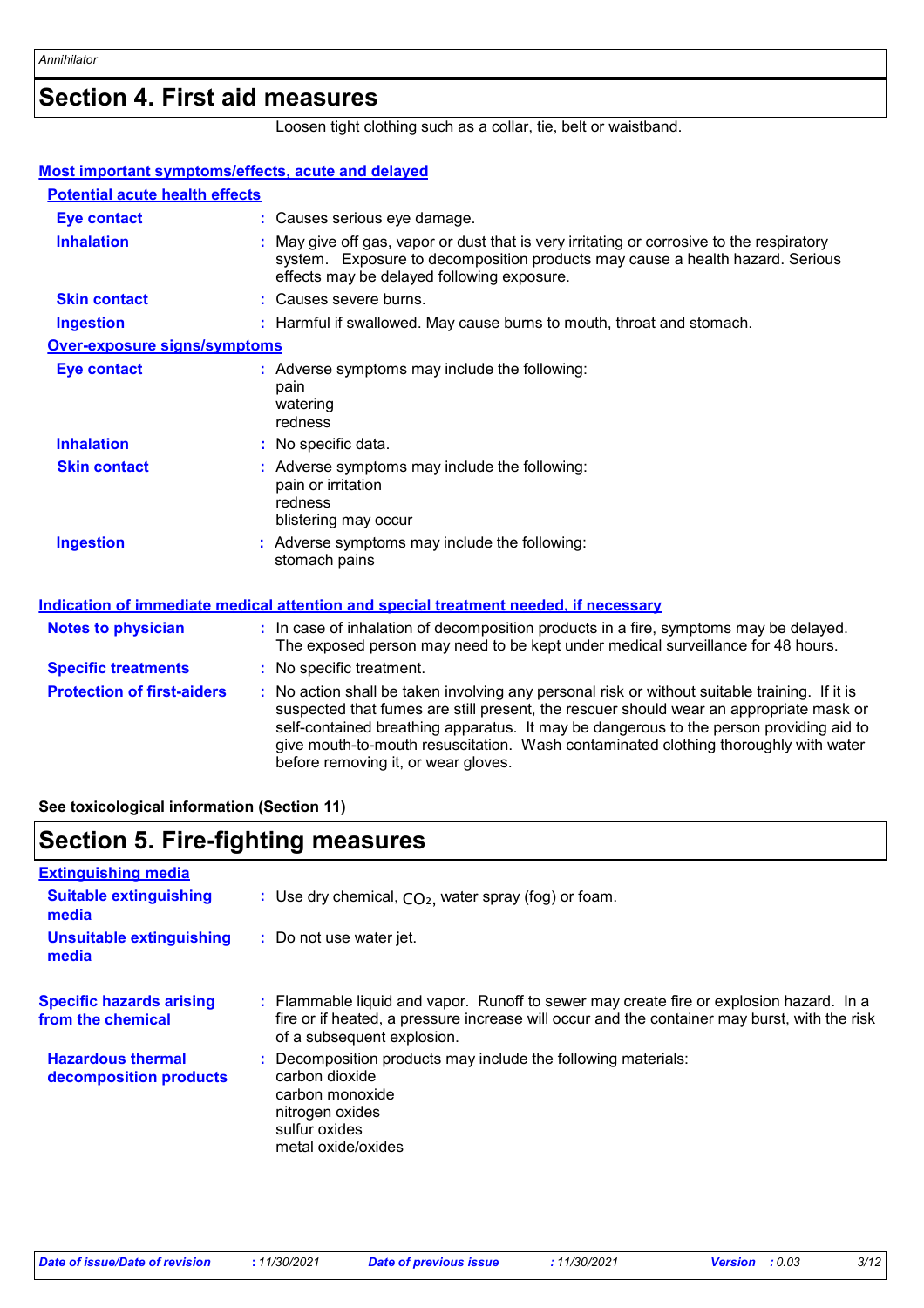## **Section 5. Fire-fighting measures**

| <b>Special protective actions</b><br>for fire-fighters | : Promptly isolate the scene by removing all persons from the vicinity of the incident if<br>there is a fire. No action shall be taken involving any personal risk or without suitable<br>training. Move containers from fire area if this can be done without risk. Use water<br>spray to keep fire-exposed containers cool. |
|--------------------------------------------------------|-------------------------------------------------------------------------------------------------------------------------------------------------------------------------------------------------------------------------------------------------------------------------------------------------------------------------------|
| <b>Special protective</b>                              | : Fire-fighters should wear appropriate protective equipment and self-contained breathing                                                                                                                                                                                                                                     |
| equipment for fire-fighters                            | apparatus (SCBA) with a full face-piece operated in positive pressure mode.                                                                                                                                                                                                                                                   |

### **Section 6. Accidental release measures**

### **Personal precautions, protective equipment and emergency procedures**

| For non-emergency<br>personnel                               | : No action shall be taken involving any personal risk or without suitable training.<br>Evacuate surrounding areas. Keep unnecessary and unprotected personnel from<br>entering. Do not touch or walk through spilled material. Shut off all ignition sources.<br>No flares, smoking or flames in hazard area. Do not breathe vapor or mist. Provide<br>adequate ventilation. Wear appropriate respirator when ventilation is inadequate. Put<br>on appropriate personal protective equipment.                                                                                                                                                                                                                     |
|--------------------------------------------------------------|--------------------------------------------------------------------------------------------------------------------------------------------------------------------------------------------------------------------------------------------------------------------------------------------------------------------------------------------------------------------------------------------------------------------------------------------------------------------------------------------------------------------------------------------------------------------------------------------------------------------------------------------------------------------------------------------------------------------|
| For emergency responders                                     | : If specialized clothing is required to deal with the spillage, take note of any information in<br>Section 8 on suitable and unsuitable materials. See also the information in "For non-<br>emergency personnel".                                                                                                                                                                                                                                                                                                                                                                                                                                                                                                 |
| <b>Environmental precautions</b>                             | : Avoid dispersal of spilled material and runoff and contact with soil, waterways, drains<br>and sewers. Inform the relevant authorities if the product has caused environmental<br>pollution (sewers, waterways, soil or air).                                                                                                                                                                                                                                                                                                                                                                                                                                                                                    |
| <b>Methods and materials for containment and cleaning up</b> |                                                                                                                                                                                                                                                                                                                                                                                                                                                                                                                                                                                                                                                                                                                    |
| <b>Small spill</b>                                           | : Stop leak if without risk. Move containers from spill area. Use spark-proof tools and<br>explosion-proof equipment. Dilute with water and mop up if water-soluble. Alternatively,<br>or if water-insoluble, absorb with an inert dry material and place in an appropriate waste<br>disposal container. Dispose of via a licensed waste disposal contractor.                                                                                                                                                                                                                                                                                                                                                      |
| <b>Large spill</b>                                           | : Stop leak if without risk. Move containers from spill area. Use spark-proof tools and<br>explosion-proof equipment. Approach release from upwind. Prevent entry into sewers,<br>water courses, basements or confined areas. Wash spillages into an effluent treatment<br>plant or proceed as follows. Contain and collect spillage with non-combustible,<br>absorbent material e.g. sand, earth, vermiculite or diatomaceous earth and place in<br>container for disposal according to local regulations (see Section 13). Dispose of via a<br>licensed waste disposal contractor. Contaminated absorbent material may pose the<br>same hazard as the spilled product. Note: see Section 1 for emergency contact |

# **Section 7. Handling and storage**

#### **Precautions for safe handling**

| <b>Protective measures</b>                       | : Put on appropriate personal protective equipment (see Section 8). Do not get in eyes or<br>on skin or clothing. Do not breathe vapor or mist. Do not ingest. Use only with<br>adequate ventilation. Wear appropriate respirator when ventilation is inadequate. Do<br>not enter storage areas and confined spaces unless adequately ventilated. Keep in the<br>original container or an approved alternative made from a compatible material, kept<br>tightly closed when not in use. Store and use away from heat, sparks, open flame or<br>any other ignition source. Use explosion-proof electrical (ventilating, lighting and<br>material handling) equipment. Use only non-sparking tools. Take precautionary<br>measures against electrostatic discharges. Keep away from acids. Empty containers |
|--------------------------------------------------|-----------------------------------------------------------------------------------------------------------------------------------------------------------------------------------------------------------------------------------------------------------------------------------------------------------------------------------------------------------------------------------------------------------------------------------------------------------------------------------------------------------------------------------------------------------------------------------------------------------------------------------------------------------------------------------------------------------------------------------------------------------------------------------------------------------|
|                                                  | retain product residue and can be hazardous. Do not reuse container.                                                                                                                                                                                                                                                                                                                                                                                                                                                                                                                                                                                                                                                                                                                                      |
| <b>Advice on general</b><br>occupational hygiene | : Eating, drinking and smoking should be prohibited in areas where this material is<br>handled, stored and processed. Workers should wash hands and face before eating,<br>drinking and smoking. Remove contaminated clothing and protective equipment before<br>entering eating areas. See also Section 8 for additional information on hygiene<br>measures.                                                                                                                                                                                                                                                                                                                                                                                                                                             |

information and Section 13 for waste disposal.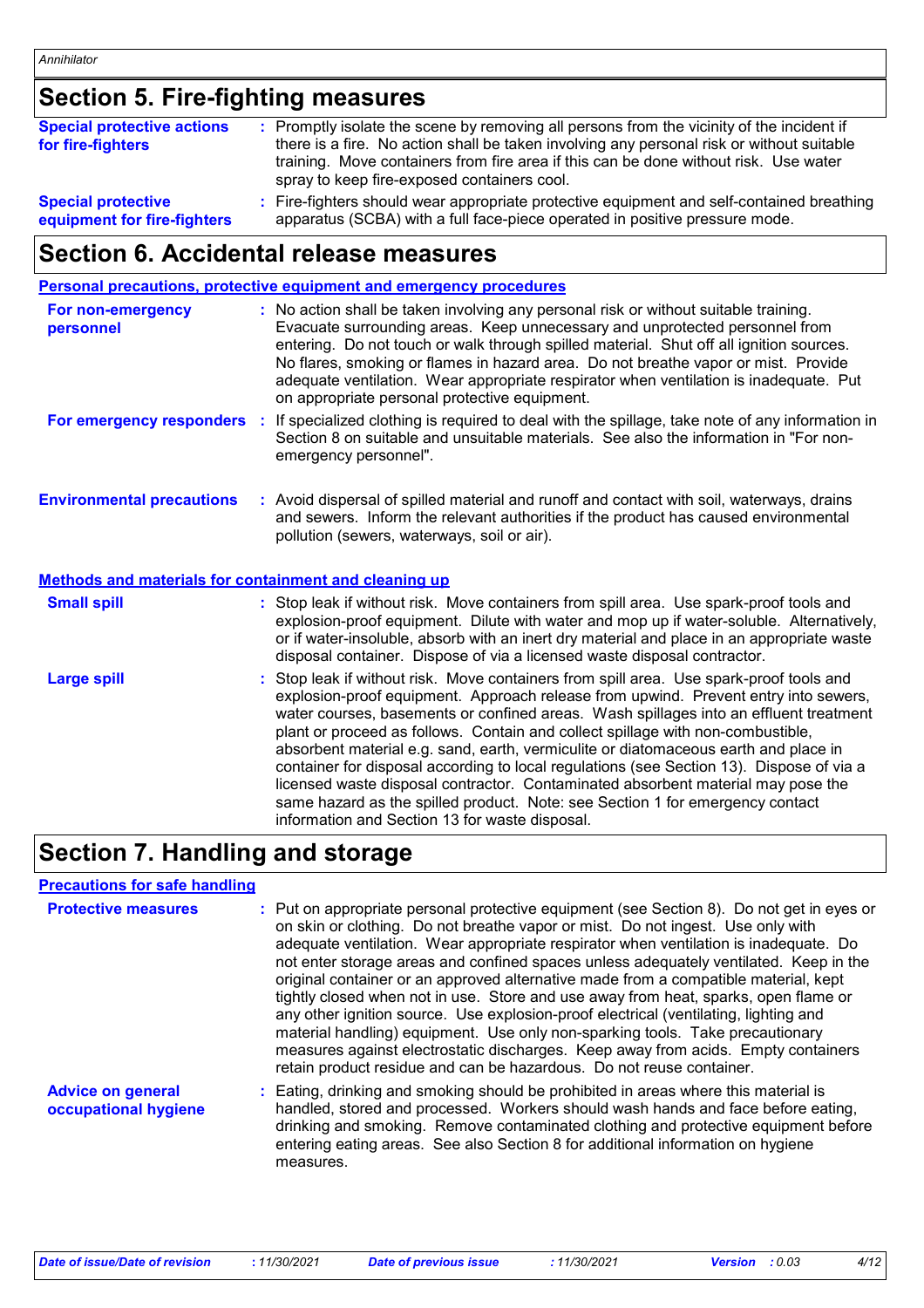# **Section 7. Handling and storage**

| <b>Conditions for safe storage,</b><br>including any<br><i>incompatibilities</i> | : Store in accordance with local regulations. Store in a segregated and approved area.<br>Store in original container protected from direct sunlight in a dry, cool and well-ventilated<br>area, away from incompatible materials and food and drink. Store locked up. Eliminate<br>all ignition sources. Separate from acids. Separate from oxidizing materials. Keep<br>container tightly closed and sealed until ready for use. Containers that have been<br>opened must be carefully resealed and kept upright to prevent leakage. Do not store in<br>unlabeled containers. Use appropriate containment to avoid environmental<br>contamination. See Section 10 for incompatible materials before handling or use. |
|----------------------------------------------------------------------------------|------------------------------------------------------------------------------------------------------------------------------------------------------------------------------------------------------------------------------------------------------------------------------------------------------------------------------------------------------------------------------------------------------------------------------------------------------------------------------------------------------------------------------------------------------------------------------------------------------------------------------------------------------------------------------------------------------------------------|
|----------------------------------------------------------------------------------|------------------------------------------------------------------------------------------------------------------------------------------------------------------------------------------------------------------------------------------------------------------------------------------------------------------------------------------------------------------------------------------------------------------------------------------------------------------------------------------------------------------------------------------------------------------------------------------------------------------------------------------------------------------------------------------------------------------------|

### **Section 8. Exposure controls/personal protection**

#### **Control parameters**

| <b>Occupational exposure limits</b> |  |
|-------------------------------------|--|
|-------------------------------------|--|

| <b>Ingredient name</b> | <b>Exposure limits</b>                                       |
|------------------------|--------------------------------------------------------------|
| 2-butoxyethanol        | ACGIH TLV (United States, 3/2020).                           |
|                        | TWA: 20 ppm 8 hours.                                         |
|                        | OSHA PEL 1989 (United States, 3/1989).                       |
|                        | Absorbed through skin.                                       |
|                        | TWA: 25 ppm 8 hours.                                         |
|                        | TWA: $120$ mg/m <sup>3</sup> 8 hours.                        |
|                        | NIOSH REL (United States, 10/2016).                          |
|                        | Absorbed through skin.                                       |
|                        | TWA: 5 ppm 10 hours.                                         |
|                        | TWA: 24 mg/m <sup>3</sup> 10 hours.                          |
|                        | OSHA PEL (United States, 5/2018).                            |
|                        | Absorbed through skin.                                       |
|                        | TWA: 50 ppm 8 hours.                                         |
|                        | TWA: 240 mg/m <sup>3</sup> 8 hours.                          |
| Isopropyl alcohol      | <b>ACGIH TLV (United States, 3/2020).</b>                    |
|                        | TWA: 200 ppm 8 hours.                                        |
|                        | STEL: 400 ppm 15 minutes.                                    |
|                        | OSHA PEL 1989 (United States, 3/1989).                       |
|                        | TWA: 400 ppm 8 hours.                                        |
|                        | TWA: 980 mg/m <sup>3</sup> 8 hours.                          |
|                        | STEL: 500 ppm 15 minutes.                                    |
|                        | STEL: 1225 mg/m <sup>3</sup> 15 minutes.                     |
|                        | NIOSH REL (United States, 10/2016).                          |
|                        | TWA: 400 ppm 10 hours.                                       |
|                        | TWA: 980 mg/m <sup>3</sup> 10 hours.                         |
|                        | STEL: 500 ppm 15 minutes.                                    |
|                        | STEL: 1225 mg/m <sup>3</sup> 15 minutes.                     |
|                        | OSHA PEL (United States, 5/2018).                            |
|                        | TWA: 400 ppm 8 hours.<br>TWA: 980 mg/m <sup>3</sup> 8 hours. |
|                        |                                                              |
| 2-aminoethanol         | ACGIH TLV (United States, 3/2020).                           |
|                        | TWA: 3 ppm 8 hours.                                          |
|                        | TWA: $7.5 \text{ mg/m}^3$ 8 hours.                           |
|                        | STEL: 6 ppm 15 minutes.                                      |
|                        | STEL: 15 mg/m <sup>3</sup> 15 minutes.                       |
|                        | OSHA PEL 1989 (United States, 3/1989).                       |
|                        | TWA: 3 ppm 8 hours.                                          |
|                        | TWA: 8 mg/m <sup>3</sup> 8 hours.                            |
|                        | STEL: 6 ppm 15 minutes.                                      |
|                        | STEL: 15 mg/m <sup>3</sup> 15 minutes.                       |
|                        | NIOSH REL (United States, 10/2016).                          |
|                        | TWA: 3 ppm 10 hours.                                         |
|                        | TWA: $8 \text{ mg/m}^3$ 10 hours.<br>STEL: 6 ppm 15 minutes. |
|                        | STEL: 15 mg/m <sup>3</sup> 15 minutes.                       |
|                        | OSHA PEL (United States, 5/2018).                            |
|                        | TWA: 3 ppm 8 hours.                                          |
|                        |                                                              |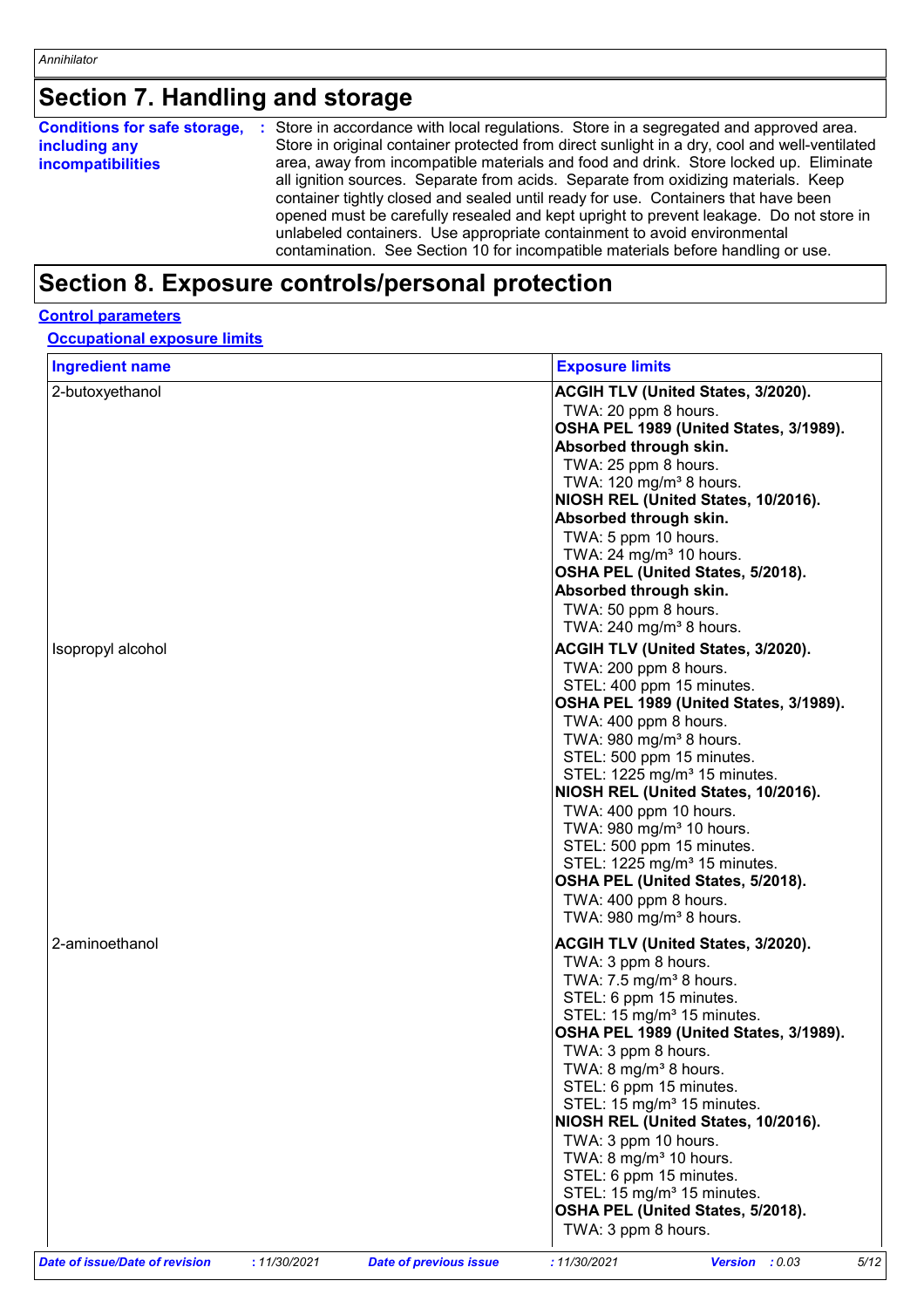# **Section 8. Exposure controls/personal protection**

TWA: 6 mg/m<sup>3</sup> 8 hours.

| <b>Appropriate engineering</b><br><b>controls</b> | : Use only with adequate ventilation. Use process enclosures, local exhaust ventilation or<br>other engineering controls to keep worker exposure to airborne contaminants below any<br>recommended or statutory limits. The engineering controls also need to keep gas,<br>vapor or dust concentrations below any lower explosive limits. Use explosion-proof<br>ventilation equipment.                                                                                                                                                                                                                              |  |  |  |
|---------------------------------------------------|----------------------------------------------------------------------------------------------------------------------------------------------------------------------------------------------------------------------------------------------------------------------------------------------------------------------------------------------------------------------------------------------------------------------------------------------------------------------------------------------------------------------------------------------------------------------------------------------------------------------|--|--|--|
| <b>Environmental exposure</b><br><b>controls</b>  | Emissions from ventilation or work process equipment should be checked to ensure<br>they comply with the requirements of environmental protection legislation. In some<br>cases, fume scrubbers, filters or engineering modifications to the process equipment<br>will be necessary to reduce emissions to acceptable levels.                                                                                                                                                                                                                                                                                        |  |  |  |
| <b>Individual protection measures</b>             |                                                                                                                                                                                                                                                                                                                                                                                                                                                                                                                                                                                                                      |  |  |  |
| <b>Hygiene measures</b>                           | : Wash hands, forearms and face thoroughly after handling chemical products, before<br>eating, smoking and using the lavatory and at the end of the working period.<br>Appropriate techniques should be used to remove potentially contaminated clothing.<br>Wash contaminated clothing before reusing. Ensure that eyewash stations and safety<br>showers are close to the workstation location.                                                                                                                                                                                                                    |  |  |  |
| <b>Eye/face protection</b>                        | Safety eyewear complying with an approved standard should be used when a risk<br>assessment indicates this is necessary to avoid exposure to liquid splashes, mists,<br>gases or dusts. If contact is possible, the following protection should be worn, unless<br>the assessment indicates a higher degree of protection: chemical splash goggles and/<br>or face shield. If inhalation hazards exist, a full-face respirator may be required instead.                                                                                                                                                              |  |  |  |
| <b>Skin protection</b>                            |                                                                                                                                                                                                                                                                                                                                                                                                                                                                                                                                                                                                                      |  |  |  |
| <b>Hand protection</b>                            | Chemical-resistant, impervious gloves complying with an approved standard should be<br>worn at all times when handling chemical products if a risk assessment indicates this is<br>necessary. Considering the parameters specified by the glove manufacturer, check<br>during use that the gloves are still retaining their protective properties. It should be<br>noted that the time to breakthrough for any glove material may be different for different<br>glove manufacturers. In the case of mixtures, consisting of several substances, the<br>protection time of the gloves cannot be accurately estimated. |  |  |  |
| <b>Body protection</b>                            | Personal protective equipment for the body should be selected based on the task being<br>t.<br>performed and the risks involved and should be approved by a specialist before<br>handling this product. When there is a risk of ignition from static electricity, wear anti-<br>static protective clothing. For the greatest protection from static discharges, clothing<br>should include anti-static overalls, boots and gloves.                                                                                                                                                                                   |  |  |  |
| <b>Other skin protection</b>                      | : Appropriate footwear and any additional skin protection measures should be selected<br>based on the task being performed and the risks involved and should be approved by a<br>specialist before handling this product.                                                                                                                                                                                                                                                                                                                                                                                            |  |  |  |
| <b>Respiratory protection</b>                     | Based on the hazard and potential for exposure, select a respirator that meets the<br>appropriate standard or certification. Respirators must be used according to a<br>respiratory protection program to ensure proper fitting, training, and other important<br>aspects of use.                                                                                                                                                                                                                                                                                                                                    |  |  |  |

### **Section 9. Physical and chemical properties**

| <b>Appearance</b>              |                                      |                                                   |              |                          |      |
|--------------------------------|--------------------------------------|---------------------------------------------------|--------------|--------------------------|------|
| <b>Physical state</b>          | $:$ Liquid                           |                                                   |              |                          |      |
| <b>Color</b>                   | : Colorless                          |                                                   |              |                          |      |
| <b>Odor</b>                    | : Butyl                              |                                                   |              |                          |      |
| <b>Odor threshold</b>          | : Not available                      |                                                   |              |                          |      |
| pH                             | $: 11.5$ to 12.5                     |                                                   |              |                          |      |
| <b>Melting point</b>           | : $0^{\circ}$ C (32 $^{\circ}$ F)    |                                                   |              |                          |      |
| <b>Boiling point</b>           | : $100^{\circ}$ C (212 $^{\circ}$ F) |                                                   |              |                          |      |
| <b>Flash point</b>             |                                      | : Closed cup: $53^{\circ}$ C (127.4 $^{\circ}$ F) |              |                          |      |
| <b>Evaporation rate</b>        | : Not available                      |                                                   |              |                          |      |
| Date of issue/Date of revision | : 11/30/2021                         | <b>Date of previous issue</b>                     | : 11/30/2021 | <b>Version</b><br>: 0.03 | 6/12 |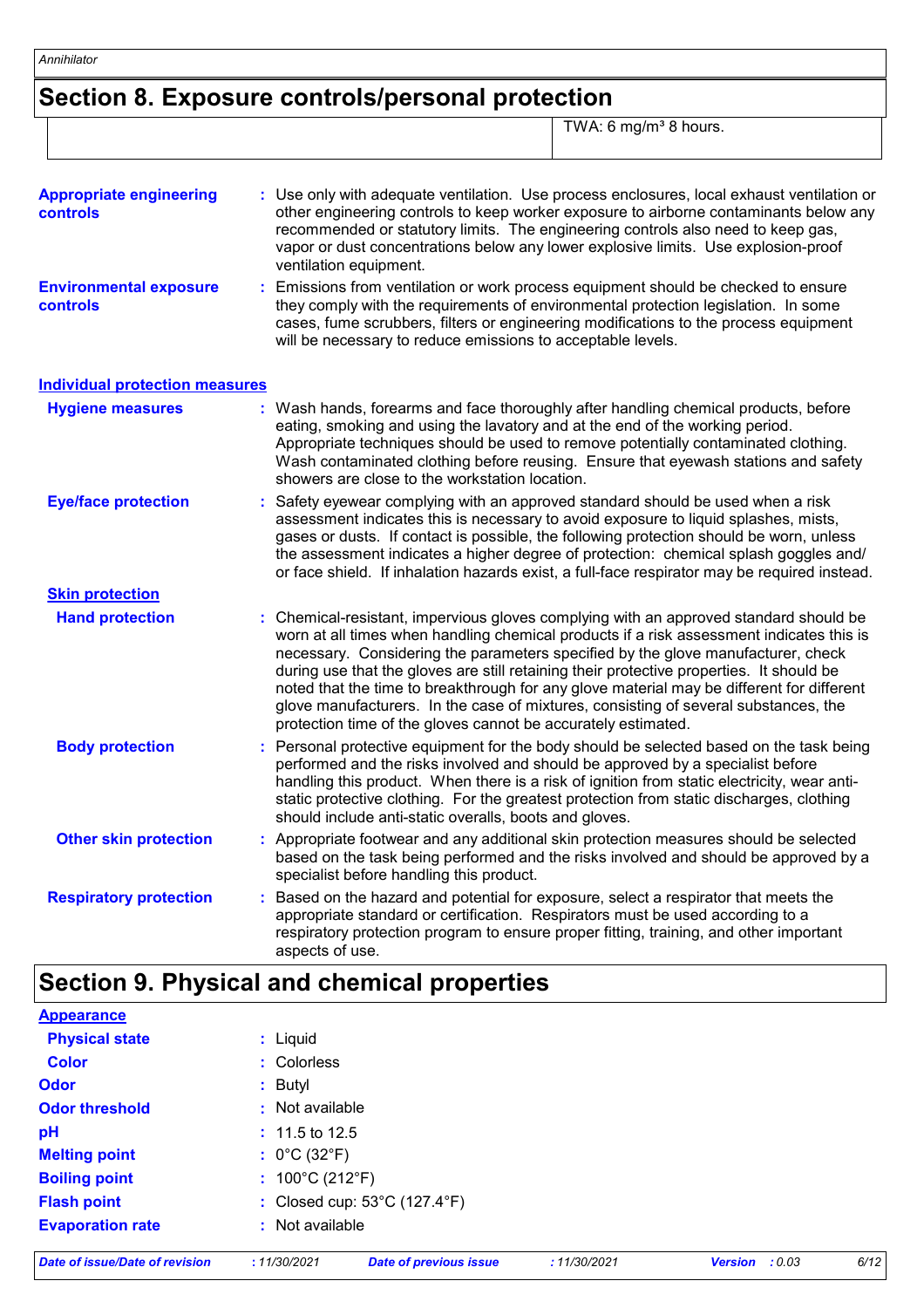# **Section 9. Physical and chemical properties**

| <b>Flammability (solid, gas)</b>                  | : Not available                           |
|---------------------------------------------------|-------------------------------------------|
| Lower and upper explosive<br>(flammable) limits   | : Not available                           |
| <b>Vapor pressure</b>                             | $:$ <4 kPa (<30 mm Hg) [room temperature] |
| <b>Vapor density</b>                              | : $<$ 1 [Air = 1]                         |
| <b>Relative density</b>                           | $: 1$ g/cm <sup>3</sup>                   |
| <b>Solubility</b>                                 | $:$ Not available                         |
| <b>Partition coefficient: n-</b><br>octanol/water | $:$ Not available                         |
| <b>Auto-ignition temperature</b>                  | : Not available                           |
| <b>Decomposition temperature</b>                  | : Not available                           |
| <b>Viscosity</b>                                  | $:$ Not available                         |
| <b>VOC content</b>                                | $: 47\%$                                  |

## **Section 10. Stability and reactivity**

| <b>Reactivity</b>                            | : No specific test data related to reactivity available for this product or its ingredients.                                                                                 |  |
|----------------------------------------------|------------------------------------------------------------------------------------------------------------------------------------------------------------------------------|--|
| <b>Chemical stability</b>                    | : The product is stable.                                                                                                                                                     |  |
| <b>Possibility of hazardous</b><br>reactions | : Under normal conditions of storage and use, hazardous reactions will not occur.                                                                                            |  |
| <b>Conditions to avoid</b>                   | : Avoid all possible sources of ignition (spark or flame). Do not pressurize, cut, weld,<br>braze, solder, drill, grind or expose containers to heat or sources of ignition. |  |
| <b>Incompatible materials</b>                | : Reactive or incompatible with the following materials:<br>acids<br>oxidizing materials                                                                                     |  |
| <b>Hazardous decomposition</b><br>products   | : Under normal conditions of storage and use, hazardous decomposition products should<br>not be produced.                                                                    |  |

# **Section 11. Toxicological information**

### **Information on toxicological effects**

#### **Acute toxicity**

| <b>Product/ingredient name</b> | <b>Result</b>         | <b>Species</b> | <b>Dose</b> | <b>Exposure</b> |
|--------------------------------|-----------------------|----------------|-------------|-----------------|
| 2-butoxyethanol                | LC50 Inhalation Vapor | Rat            | $3.9$ mg/l  | 4 hours         |
|                                | LD50 Dermal           | Rabbit         | 2000 mg/kg  |                 |
|                                | LD50 Oral             | Rat            | 1300 mg/kg  |                 |
| Isopropyl alcohol              | LC50 Inhalation Gas.  | Rat            | 45428 ppm   | 1 hours         |
|                                | ILD50 Dermal          | Rabbit         | 12800 mg/kg |                 |
|                                | LD50 Dermal           | Rat            | 12870 mg/kg |                 |
|                                | LD50 Oral             | Rat            | 5000 mg/kg  |                 |
| 2-aminoethanol                 | LD50 Oral             | Rat            | 1720 mg/kg  |                 |

#### **Irritation/Corrosion**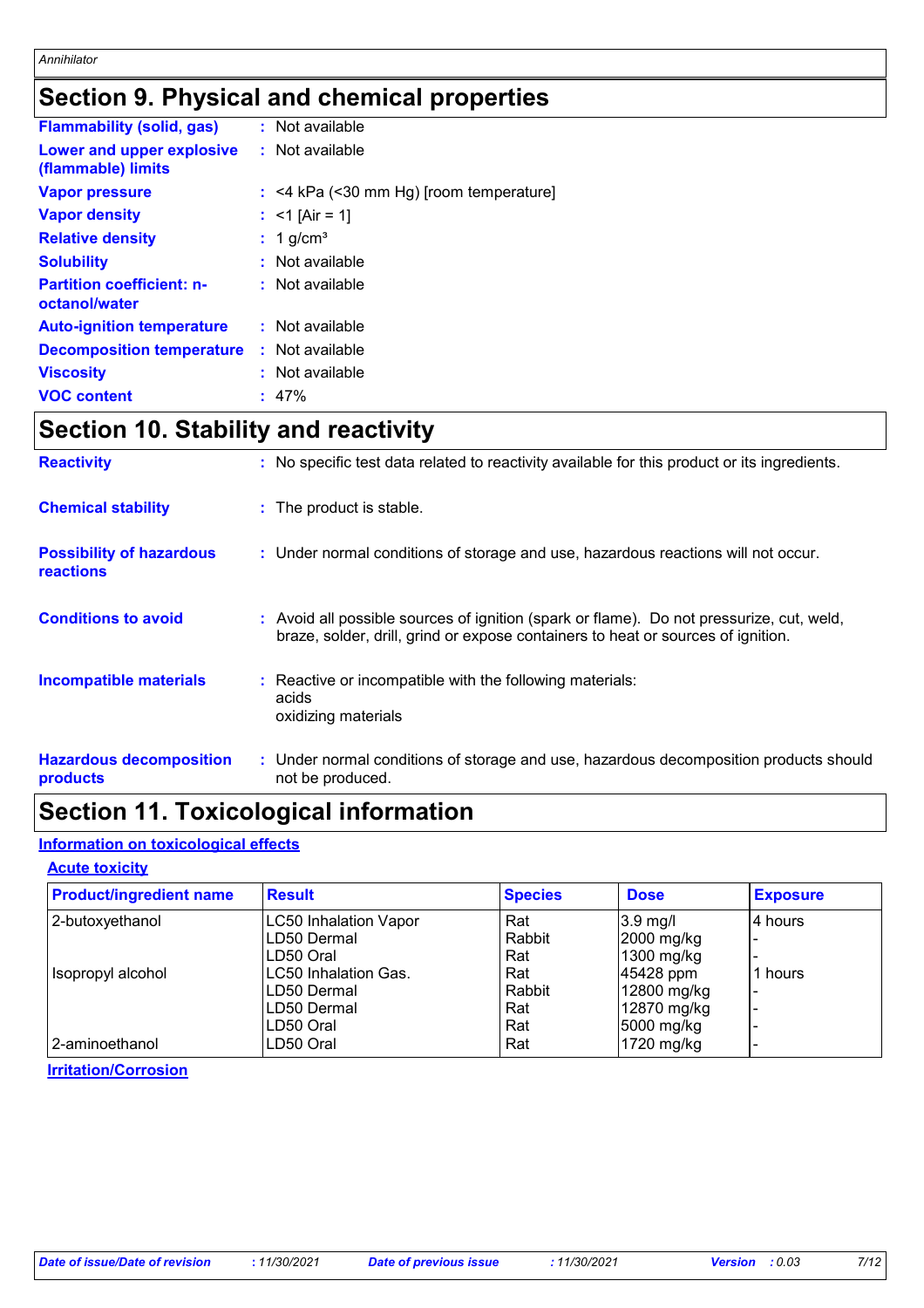# **Section 11. Toxicological information**

| <b>Product/ingredient name</b> | <b>Result</b>            | <b>Species</b> | <b>Score</b> | <b>Exposure</b>  | <b>Observation</b> |
|--------------------------------|--------------------------|----------------|--------------|------------------|--------------------|
| 2-butoxyethanol                | Eyes - Moderate irritant | Rabbit         |              | 24 hours 100     |                    |
|                                |                          |                |              | mg               |                    |
|                                | Eyes - Severe irritant   | Rabbit         |              | $100 \text{ mg}$ |                    |
|                                | Skin - Mild irritant     | Rabbit         |              | $500 \text{ mg}$ | ۰                  |
| Isopropyl alcohol              | Eyes - Moderate irritant | Rabbit         |              | 24 hours 100     |                    |
|                                |                          |                |              | mg               |                    |
|                                | Eyes - Moderate irritant | Rabbit         |              | $10 \text{ mg}$  | ٠                  |
|                                | Eyes - Severe irritant   | Rabbit         |              | $100 \text{ mg}$ | ٠                  |
|                                | Skin - Mild irritant     | Rabbit         |              | $500 \text{ mg}$ | ٠                  |
| 2-aminoethanol                 | Eyes - Severe irritant   | Rabbit         |              | 250 ug           | ۰                  |
|                                | Skin - Moderate irritant | Rabbit         |              | $505 \text{ mg}$ | ٠                  |

#### **Sensitization**

Not available

#### **Mutagenicity**

Not available

#### **Carcinogenicity**

Not available

#### **Classification**

| <b>Product/ingredient name</b>         | <b>OSHA</b> | <b>IARC</b> | <b>NTP</b> |
|----------------------------------------|-------------|-------------|------------|
| 12-butoxvethanol<br> Isopropyl alcohol |             |             |            |

#### **Reproductive toxicity**

Not available

#### **Teratogenicity**

Not available

#### **Specific target organ toxicity (single exposure)**

Not available

#### **Specific target organ toxicity (repeated exposure)**

Not available

#### **Aspiration hazard**

Not available

#### **Information on the likely routes of exposure :** Not available

**Potential acute health effects**

| Eye contact         | : Causes serious eye damage.                                                                                                                                                                                             |
|---------------------|--------------------------------------------------------------------------------------------------------------------------------------------------------------------------------------------------------------------------|
| <b>Inhalation</b>   | : May give off gas, vapor or dust that is very irritating or corrosive to the respiratory<br>system. Exposure to decomposition products may cause a health hazard. Serious<br>effects may be delayed following exposure. |
| <b>Skin contact</b> | : Causes severe burns.                                                                                                                                                                                                   |
| <b>Ingestion</b>    | : Harmful if swallowed. May cause burns to mouth, throat and stomach.                                                                                                                                                    |
|                     | <b>Symptoms related to the physical, chemical and toxicological characteristics</b>                                                                                                                                      |
| <b>Eye contact</b>  | : Adverse symptoms may include the following:<br>pain<br>watering<br>redness                                                                                                                                             |
| <b>Inhalation</b>   | : No specific data.                                                                                                                                                                                                      |

*Date of issue/Date of revision* **:** *11/30/2021 Date of previous issue : 11/30/2021 Version : 0.03 8/12*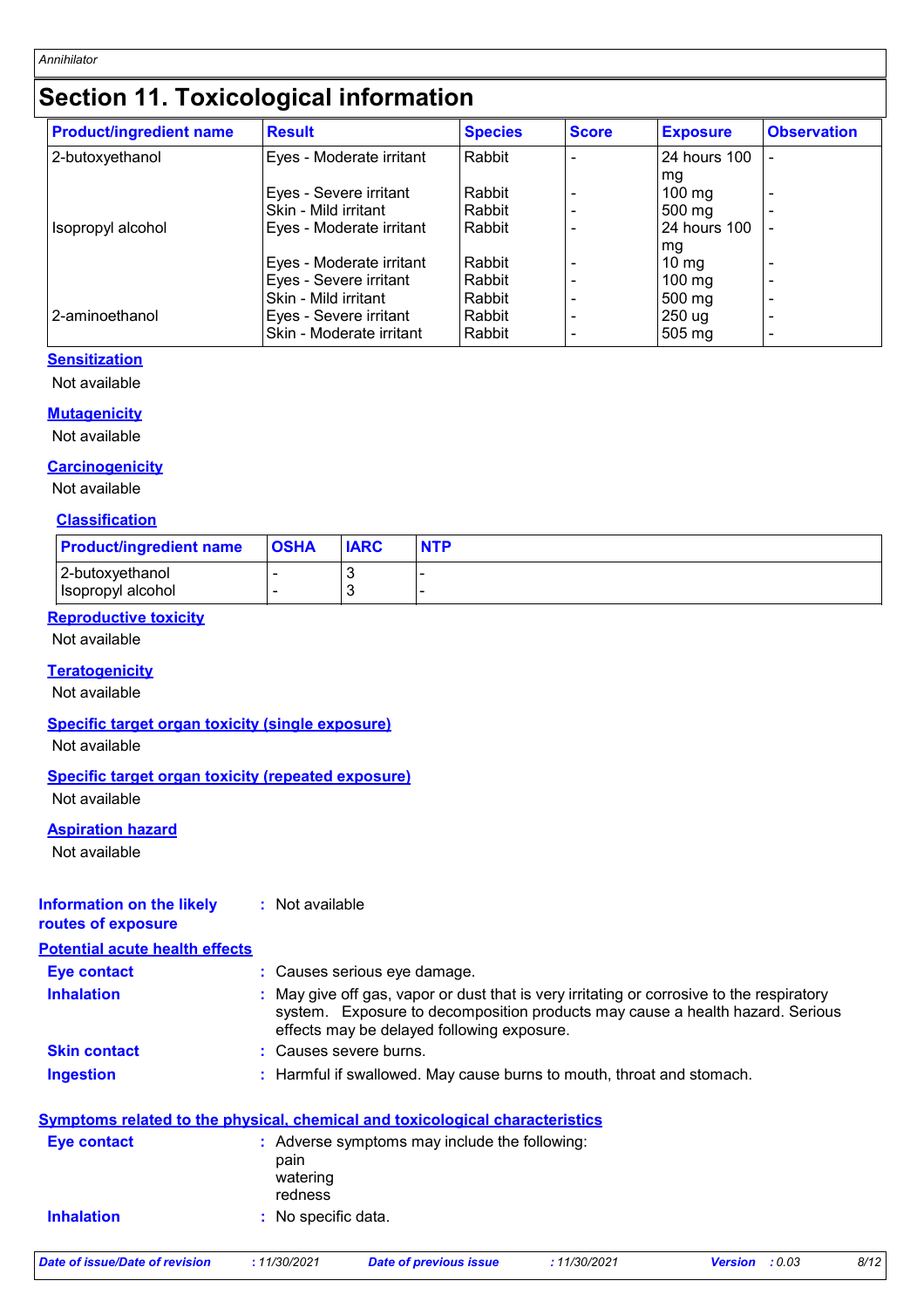# **Section 11. Toxicological information**

| <b>Skin contact</b>                          | : Adverse symptoms may include the following:<br>pain or irritation<br>redness<br>blistering may occur |
|----------------------------------------------|--------------------------------------------------------------------------------------------------------|
| <b>Ingestion</b>                             | : Adverse symptoms may include the following:<br>stomach pains                                         |
|                                              | Delayed and immediate effects and also chronic effects from short and long term exposure               |
| <b>Short term exposure</b>                   |                                                                                                        |
| <b>Potential immediate</b><br><b>effects</b> | : Not available                                                                                        |
| <b>Potential delayed effects</b>             | : Not available                                                                                        |
| <b>Long term exposure</b>                    |                                                                                                        |
| <b>Potential immediate</b><br>effects        | : Not available                                                                                        |
| <b>Potential delayed effects</b>             | : Not available                                                                                        |
| <b>Potential chronic health effects</b>      |                                                                                                        |
| Not available                                |                                                                                                        |
| <b>General</b>                               | : No known significant effects or critical hazards.                                                    |
| <b>Carcinogenicity</b>                       | : No known significant effects or critical hazards.                                                    |
| <b>Mutagenicity</b>                          | : No known significant effects or critical hazards.                                                    |
| <b>Teratogenicity</b>                        | : No known significant effects or critical hazards.                                                    |
| <b>Developmental effects</b>                 | : No known significant effects or critical hazards.                                                    |
| <b>Fertility effects</b>                     | : No known significant effects or critical hazards.                                                    |

#### **Numerical measures of toxicity**

#### **Acute toxicity estimates**

| <b>Route</b>        | <b>ATE value</b> |
|---------------------|------------------|
| Oral                | 2618.83 mg/kg    |
| Dermal              | 4416.46 mg/kg    |
| Inhalation (vapors) | 8.61 mg/l        |

# **Section 12. Ecological information**

| <b>Product/ingredient name</b> | <b>Result</b>                        | <b>Species</b>                           | <b>Exposure</b> |
|--------------------------------|--------------------------------------|------------------------------------------|-----------------|
| 2-butoxyethanol                | Acute EC50 >1000 mg/l Fresh water    | Daphnia - Daphnia magna                  | 48 hours        |
|                                | Acute LC50 800000 µg/l Marine water  | Crustaceans - Crangon crangon            | 48 hours        |
|                                | Acute LC50 1250000 µg/l Marine water | Fish - Menidia beryllina                 | 96 hours        |
| Isopropyl alcohol              | Acute EC50 7550 mg/l Fresh water     | Daphnia - Daphnia magna -<br>Neonate     | 48 hours        |
|                                | Acute LC50 1400000 µg/l Marine water | Crustaceans - Crangon crangon            | 48 hours        |
|                                | Acute LC50 4200 mg/l Fresh water     | Fish - Rasbora heteromorpha              | 96 hours        |
| 2-aminoethanol                 | Acute EC50 8.42 mg/l Fresh water     | Algae - Desmodesmus<br>subspicatus       | 72 hours        |
|                                | Acute LC50 >100000 µg/l Marine water | Crustaceans - Crangon crangon -<br>Adult | 48 hours        |
|                                | Acute LC50 170 mg/l Fresh water      | Fish - Carassius auratus                 | 96 hours        |

#### **Persistence and degradability**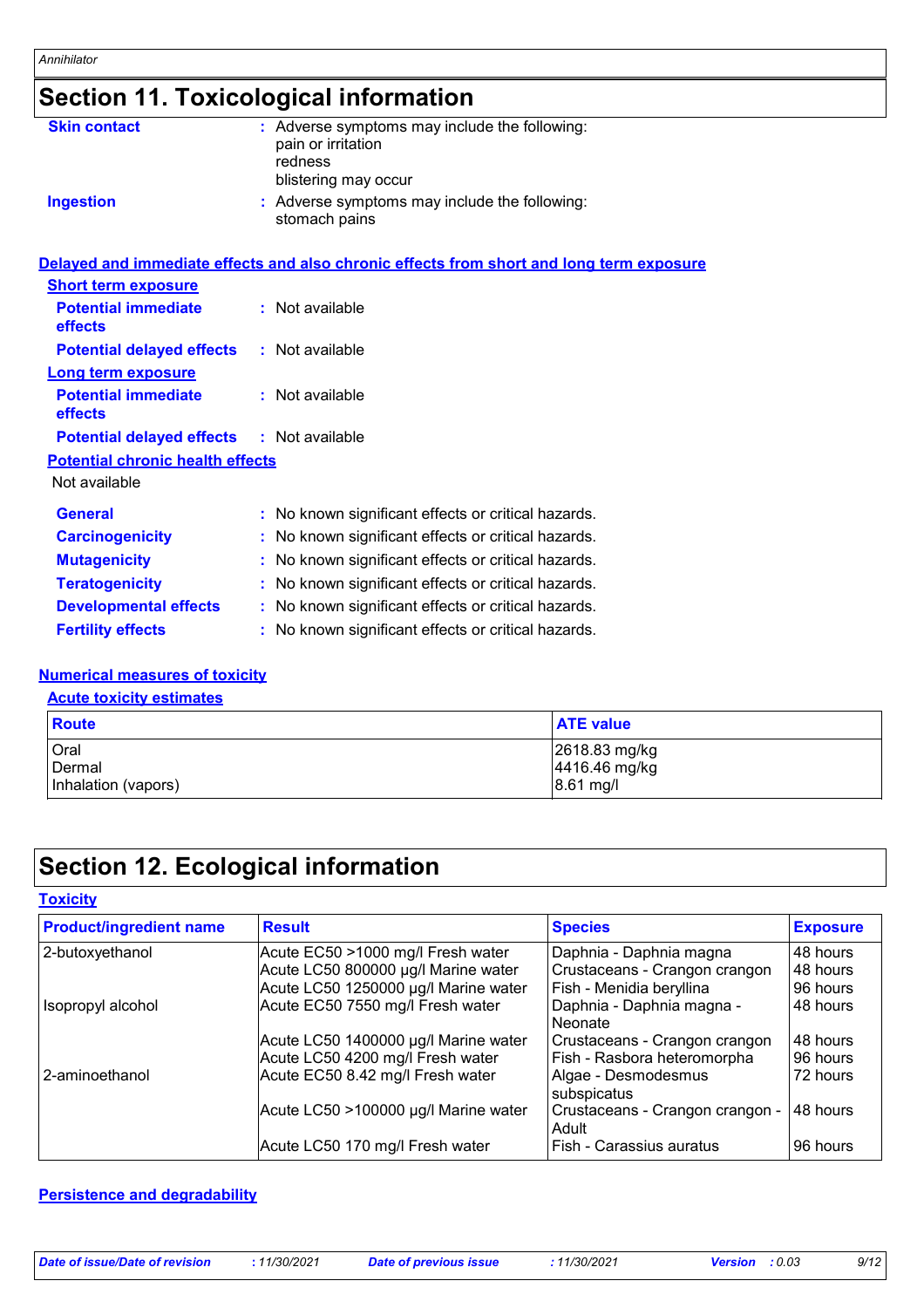# **Section 12. Ecological information**

| <b>Product/ingredient name</b> | <b>Aquatic half-life</b> | <b>Photolysis</b> | Biodegradability |
|--------------------------------|--------------------------|-------------------|------------------|
| 2-aminoethanol                 |                          |                   | IReadilv         |

#### **Bioaccumulative potential**

| <b>Product/ingredient name</b> | $\mathsf{LogP}_\mathsf{ow}$ | <b>BCF</b> | <b>Potential</b> |
|--------------------------------|-----------------------------|------------|------------------|
| 2-butoxyethanol                | 0.81                        |            | low              |
| Isopropyl alcohol              | 0.05                        |            | low              |
| 2-aminoethanol                 | $-1.31$                     |            | low              |

#### **Mobility in soil**

| <b>Soil/water partition</b> | : Not available |
|-----------------------------|-----------------|
| <b>coefficient (Koc)</b>    |                 |

**Other adverse effects** : No known significant effects or critical hazards.

### **Section 13. Disposal considerations**

| <b>Disposal methods</b> | : The generation of waste should be avoided or minimized wherever possible. Disposal<br>of this product, solutions and any by-products should at all times comply with the<br>requirements of environmental protection and waste disposal legislation and any<br>regional local authority requirements. Dispose of surplus and non-recyclable products<br>via a licensed waste disposal contractor. Waste should not be disposed of untreated to<br>the sewer unless fully compliant with the requirements of all authorities with jurisdiction.<br>Waste packaging should be recycled. Incineration or landfill should only be considered<br>when recycling is not feasible. This material and its container must be disposed of in a<br>safe way. Care should be taken when handling emptied containers that have not been<br>cleaned or rinsed out. Empty containers or liners may retain some product residues.<br>Vapor from product residues may create a highly flammable or explosive atmosphere<br>inside the container. Do not cut, weld or grind used containers unless they have been<br>cleaned thoroughly internally. Avoid dispersal of spilled material and runoff and contact |
|-------------------------|------------------------------------------------------------------------------------------------------------------------------------------------------------------------------------------------------------------------------------------------------------------------------------------------------------------------------------------------------------------------------------------------------------------------------------------------------------------------------------------------------------------------------------------------------------------------------------------------------------------------------------------------------------------------------------------------------------------------------------------------------------------------------------------------------------------------------------------------------------------------------------------------------------------------------------------------------------------------------------------------------------------------------------------------------------------------------------------------------------------------------------------------------------------------------------------------|
|                         | with soil, waterways, drains and sewers.                                                                                                                                                                                                                                                                                                                                                                                                                                                                                                                                                                                                                                                                                                                                                                                                                                                                                                                                                                                                                                                                                                                                                       |

# **Section 14. Transport information**

|                                      | <b>DOT Classification</b>                                                        | <b>IMDG</b>                                                                   | <b>IATA</b>                                                                          |
|--------------------------------------|----------------------------------------------------------------------------------|-------------------------------------------------------------------------------|--------------------------------------------------------------------------------------|
| <b>UN number</b>                     | <b>UN2924</b>                                                                    | <b>UN2924</b>                                                                 | <b>UN2924</b>                                                                        |
| <b>UN proper</b><br>shipping name    | FLAMMABLE LIQUID,<br>CORROSIVE, N.O.S.<br>(Isopropyl alcohol,<br>2-aminoethanol) | FLAMMABLE LIQUID,<br>CORROSIVE, N.O.S. (Isopropyl<br>alcohol, 2-aminoethanol) | <b>FLAMMABLE LIQUID,</b><br>CORROSIVE, N.O.S. (Isopropyl<br>alcohol, 2-aminoethanol) |
| <b>Transport</b><br>hazard class(es) | 3(8)<br>ثے ≚ <u>ند</u><br>AMMABLE LIQU<br><b>CORROSVE</b>                        | 3(8)<br>不会                                                                    | 3(8)                                                                                 |
| <b>Packing group</b>                 | $\mathbf{III}$                                                                   | $\mathbf{III}$                                                                | $\mathbf{III}$                                                                       |
| <b>Environmental</b><br>hazards      | No.                                                                              | No.                                                                           | No.                                                                                  |

**Additional information** 

**Special precautions for user Transport within user's premises:** always transport in closed containers that are **:** upright and secure. Ensure that persons transporting the product know what to do in the event of an accident or spillage.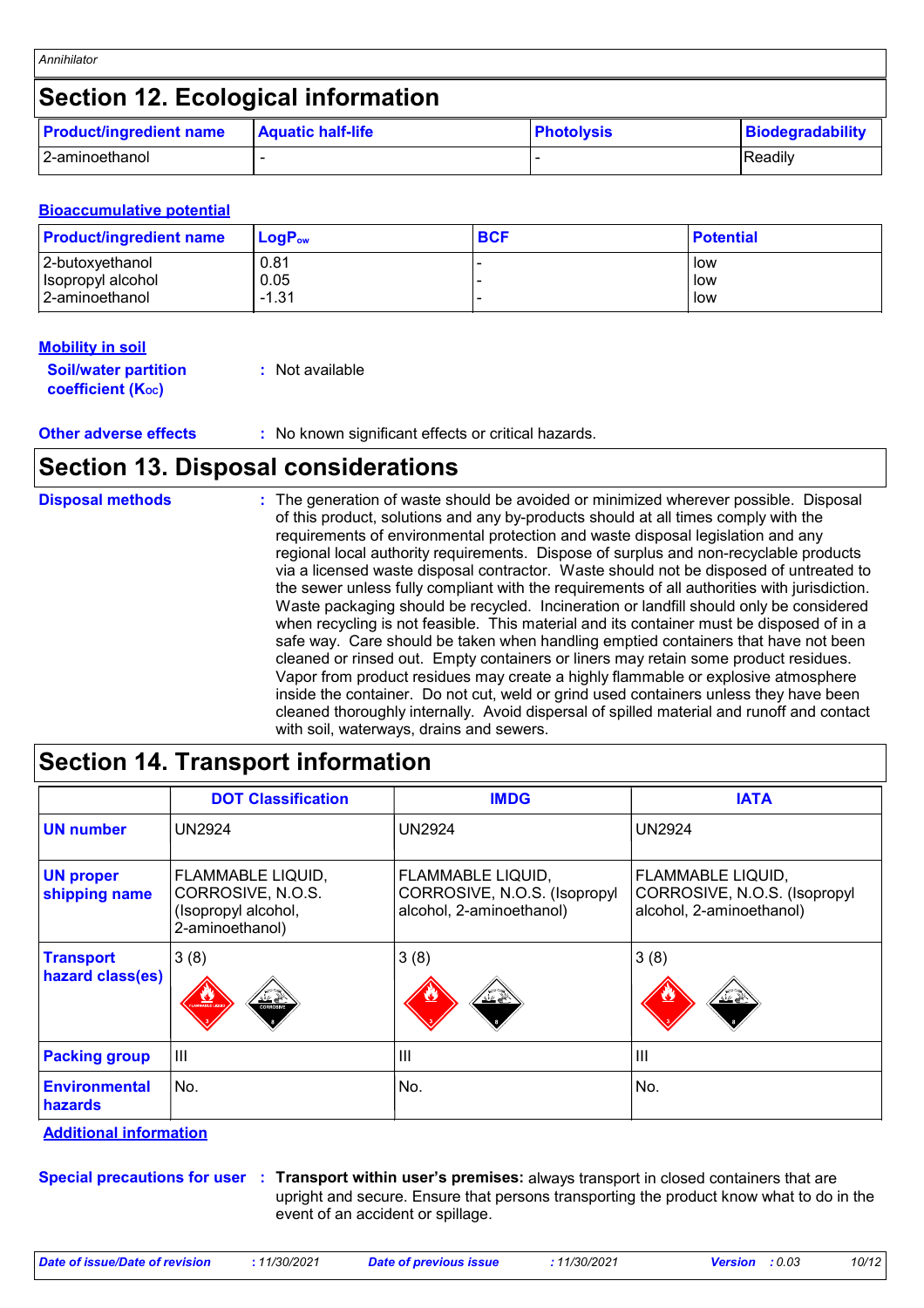### **Section 14. Transport information**

#### **Transport in bulk according :** Not available **to IMO instruments**

### **Section 15. Regulatory information**

#### **U.S. Federal regulations**

**Clean Air Act Section 112 (b) Hazardous Air Pollutants (HAPs) :** Not listed **SARA 311/312 Classification :** FLAMMABLE LIQUIDS - Category 3

ACUTE TOXICITY (Oral) - Category 4 SKIN CORROSION - Category 1 SERIOUS EYE DAMAGE - Category 1

#### **Composition/information on ingredients**

| <b>Name</b>       | $\frac{9}{6}$ | <b>Classification</b>                       |
|-------------------|---------------|---------------------------------------------|
| 2-butoxyethanol   | $≥25 - 50$    | <b>FLAMMABLE LIQUIDS - Category 4</b>       |
|                   |               | <b>ACUTE TOXICITY (oral) - Category 4</b>   |
|                   |               | <b>ACUTE TOXICITY (dermal) - Category 4</b> |
|                   |               | ACUTE TOXICITY (inhalation) - Category 3    |
|                   |               | <b>EYE IRRITATION - Category 2A</b>         |
| Isopropyl alcohol | ≤9            | <b>FLAMMABLE LIQUIDS - Category 2</b>       |
|                   |               | <b>EYE IRRITATION - Category 2A</b>         |
| 2-aminoethanol    | ≤13           | FLAMMABLE LIQUIDS - Category 4              |
|                   |               | <b>ACUTE TOXICITY (oral) - Category 4</b>   |
|                   |               | <b>SKIN IRRITATION - Category 2</b>         |
|                   |               | <b>EYE IRRITATION - Category 2A</b>         |

#### **SARA 313**

|                                           | <b>Product name</b> | <b>CAS number</b> | $\%$            |
|-------------------------------------------|---------------------|-------------------|-----------------|
| <b>Form R - Reporting</b><br>requirements | l 2-butoxvethanol   | $111 - 76 - 2$    | $\geq$ 25 - <50 |

SARA 313 notifications must not be detached from the SDS and any copying and redistribution of the SDS shall include copying and redistribution of the notice attached to copies of the SDS subsequently redistributed.

#### **Inventory list**

**CANADA INVENTORY (DSL) :** All components are listed or exempted. **United States inventory (TSCA 8b) :** All components are active or exempted.

### **Section 16. Other information**

**Hazardous Material Information System (U.S.A.)**



**Caution: HMIS® ratings are based on a 0-4 rating scale, with 0 representing minimal hazards or risks, and 4 representing significant hazards or risks. Although HMIS® ratings and the associated label are not required on SDSs or products leaving a facility under 29 CFR 1910.1200, the preparer may choose to provide them. HMIS® ratings are to be used with a fully implemented HMIS® program. HMIS® is a registered trademark and service mark of the American Coatings Association, Inc.**